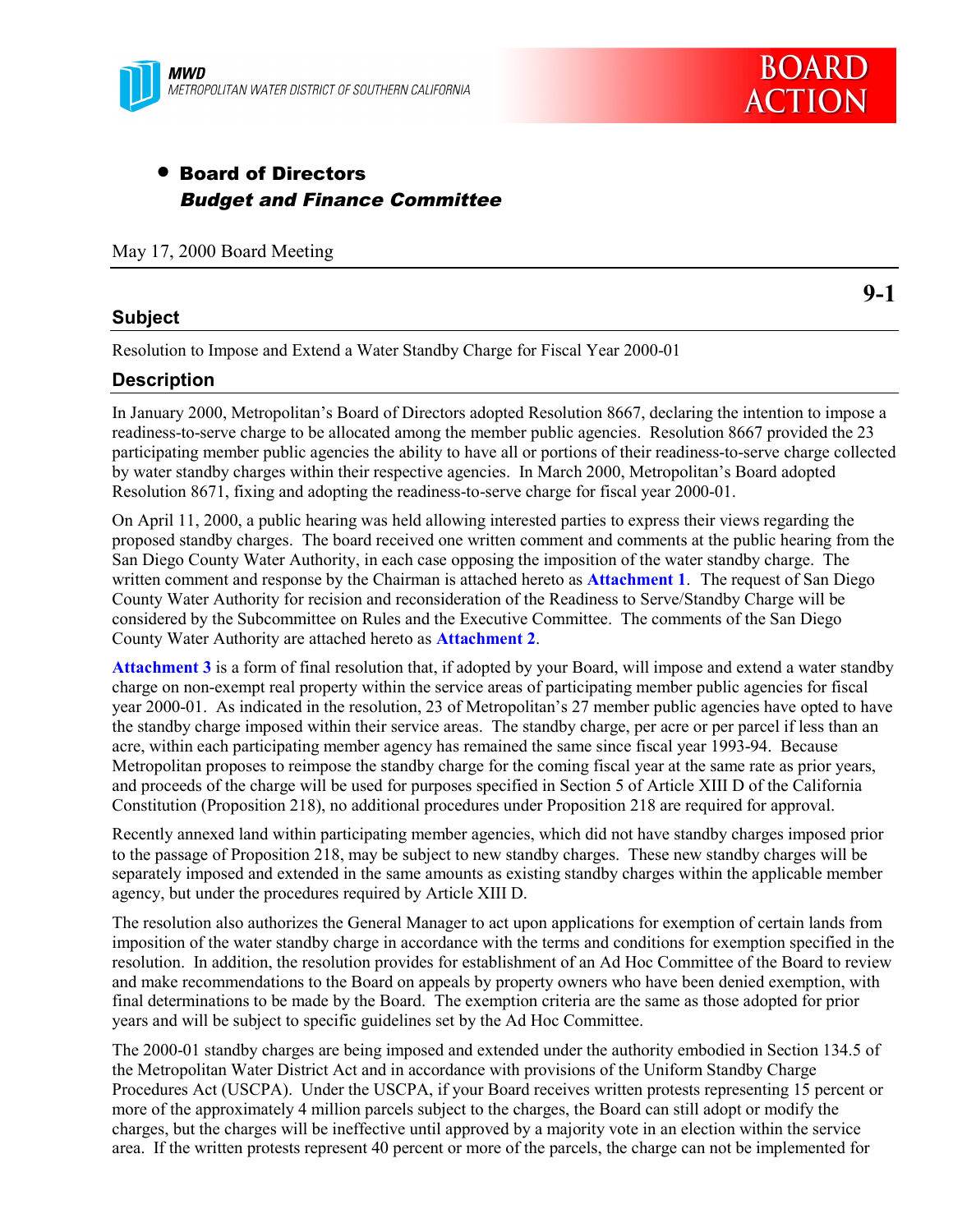that year. If protests in the amount of 15 percent or more of the affected parcels are received on or before May 9, 2000, the Resolution will not go into effect.

Funds collected from the proposed water standby charge will be segregated to ensure that they are used only for the purposes for which the water standby charge was imposed. The resolution contains a finding by your Board that adoption of the charges provided in this Resolution is exempt from the provisions of the California Environmental Quality Act (CEQA) since they are rates and other charges which are for the purposes of (a) meeting operating expenses; (b) purchasing or leasing supplies, equipment or materials; (c) meeting financial reserve needs and requirements; and (d) obtaining funds for capital projects necessary to maintain service within existing service areas. Additionally, they are exempt from CEQA under State CEQA Guidelines 15378 (b)(5) since they constitute the creation of government funding mechanisms which do not involve commitment to any specific project which may result in a potentially significant physical impact on the environment or which will be used to fund projects which have CEQA documentation in place prior to construction of any facility or facilities.

# **Policy**

The 2000-01 standby charges are being imposed and extended under the authority embodied in Section 134.5 of the Metropolitan Water District Act and in accordance with provisions of the Uniform Standby Charge Procedures Act.

# **Board Options/Fiscal Impacts**

#### **Option #1**

Approve the resolution to impose and extend a water standby charge. **Fiscal Impact:** \$42 million (approximately)

#### **Option #2**

Do not approve imposition of the water standby charge, which would require certain member agencies to collect their portion of the Readiness to Serve (RTS) charge by other means. **Fiscal Impact:** \$42 million (approximately)

#### **Staff Recommendation**

Option #1.

Christanne Wartte

4/24/2000

*Antoinette D. Christovale Acting Chief Financial Officer*

*Date*

*General Manager Date*

4/27/2000

**Attachment 1 – Public Comment, Comments by Chairman Attachment 2 – Comments by SDCWA Attachment 3 – Resolution**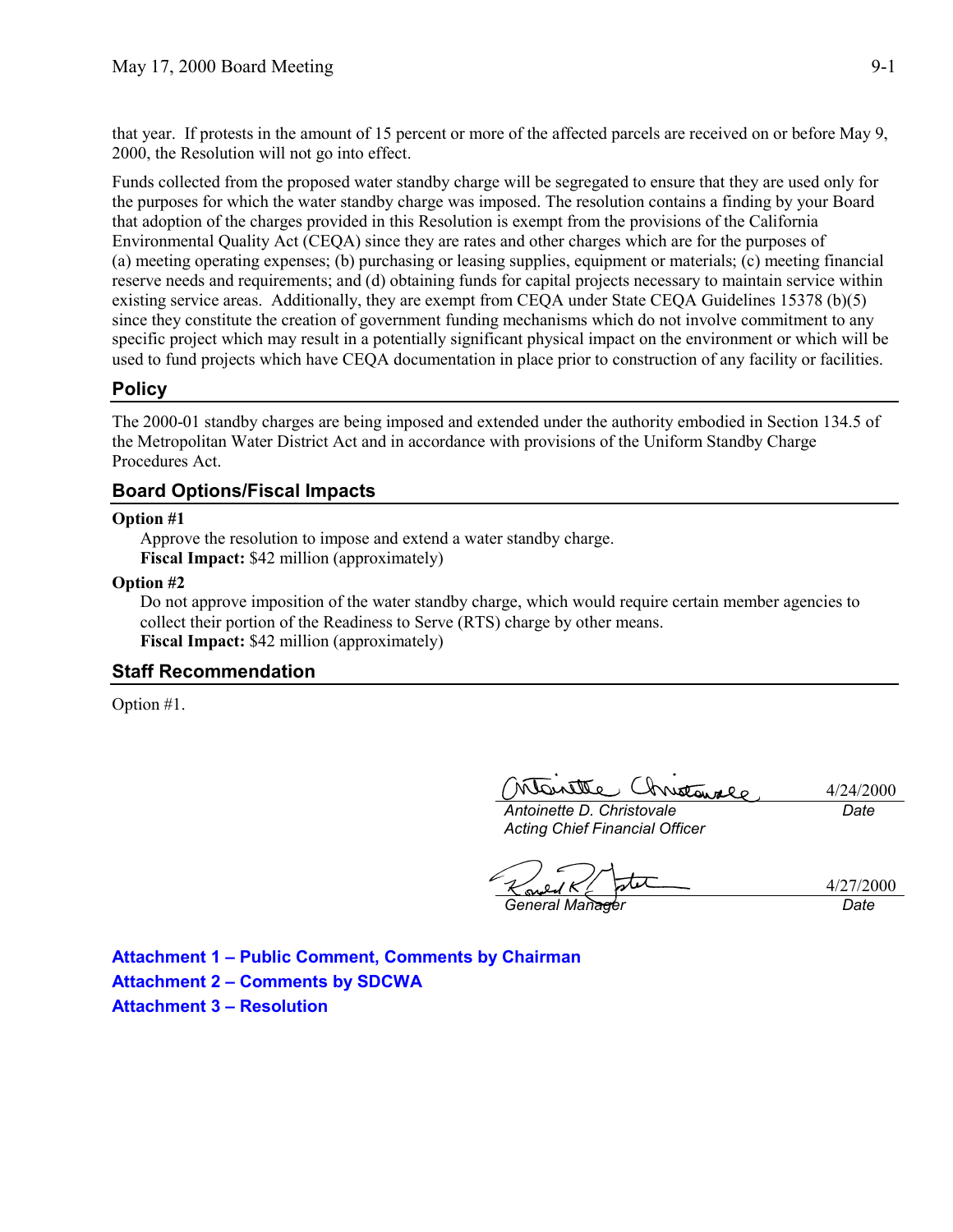| (evin D. Jeffries<br>17666 Grand Avenue |                                                                                                  | <i>Fax-Letter</i> |  |  |
|-----------------------------------------|--------------------------------------------------------------------------------------------------|-------------------|--|--|
| Lake Elsinore, CA. 92530                |                                                                                                  |                   |  |  |
| EMail: jeffries @ inland.net            |                                                                                                  |                   |  |  |
|                                         | 909-678-4730, Fax:909-678-2341                                                                   | Date: 4/7/1900    |  |  |
|                                         |                                                                                                  |                   |  |  |
| To: Boerd of Directors                  |                                                                                                  |                   |  |  |
| Company: MWD                            |                                                                                                  |                   |  |  |
| Re. Public hearing of 4/11/00           |                                                                                                  |                   |  |  |
|                                         | Water Standby Charge                                                                             |                   |  |  |
|                                         | On behalf of the parcels indicated below, please accept this protest to any proposal to continue |                   |  |  |
|                                         | or raise your Water Standby charge (tax). We fully realize that MET is working to cut costs,     |                   |  |  |
|                                         | streamline your operations and improve public relations, however, continuing to impose a "tax"   |                   |  |  |
|                                         | that was not approved by the voters is not in the best interest of the tax paying public or MET. |                   |  |  |
| Respectfully,                           |                                                                                                  |                   |  |  |
| Kevin Jeffries                          |                                                                                                  |                   |  |  |
| Judy LeBlanc                            |                                                                                                  |                   |  |  |
| Parcels:                                |                                                                                                  |                   |  |  |
| 381242023-3                             | 381174058-5                                                                                      |                   |  |  |
| 381040023-9 381040022-8                 |                                                                                                  |                   |  |  |
| 381040026-2 381180001-2                 |                                                                                                  |                   |  |  |
| 381180007-8 381174059-8                 |                                                                                                  |                   |  |  |
| 381242018-9 363162042-1                 |                                                                                                  |                   |  |  |
| 363162019-1 381040002-0.                |                                                                                                  |                   |  |  |
| 381040016-3 381040017-4                 |                                                                                                  |                   |  |  |
| 381040018-5 381040019-6                 |                                                                                                  |                   |  |  |
| 381040020-6                             | 381040021-7                                                                                      |                   |  |  |
| 381041001-2 381041002-3                 |                                                                                                  |                   |  |  |
| 381041005-6 381041006-7                 |                                                                                                  |                   |  |  |
| 381041007-8 381041008-9                 |                                                                                                  |                   |  |  |
| 381041012-2 381041013-3                 |                                                                                                  |                   |  |  |
| 381041014-4 381041015-5                 |                                                                                                  |                   |  |  |
| 381041017-7 381041018-8                 |                                                                                                  |                   |  |  |
|                                         |                                                                                                  |                   |  |  |
|                                         |                                                                                                  |                   |  |  |
|                                         |                                                                                                  |                   |  |  |
|                                         |                                                                                                  |                   |  |  |
|                                         |                                                                                                  |                   |  |  |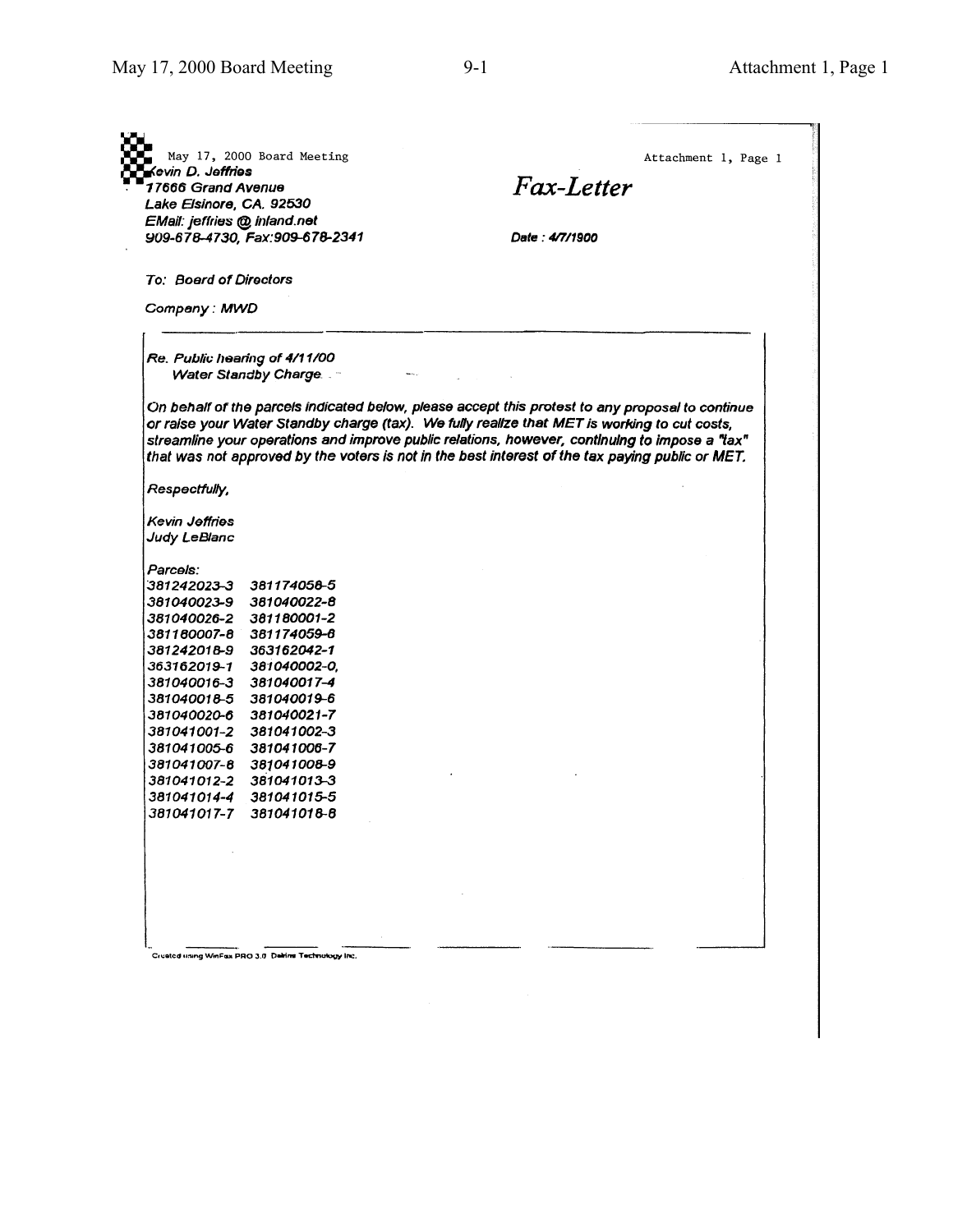

May 17, 2000 Board Meeting

 $C$   $V$  $H$  $V$  $V$ 



 $HTK, 11, 2000$ 

METROPOLITAN WATER DISTRICT OF SOUTHERN CALIFORNIA

PET WHICK ULST

Office of the General Manager

April 13, 2000

Mr. Kevin D. Jeffries 17666 Grand Avenue Lake Elsinore, California 92530

Dear Mr. Jeffries:

Thank you for your written comments submitted to the Board of Directors for their consideration at the April 11, 2000 public meeting with respect to the adoption of water standby charges for fiscal year 2000-2001. For your area, Metropolitan proposes no increase in the water standby charge for fiscal year 2000-2001.

The water standby charge is collected by Metropolitan, at the request of a member agency, as a mechanism for collecting such member agency's readiness-to-serve-charge obligation. The water standby charge is designed to recover the principal and interest payments on non-tax supported indebtedness issued to fund capital improvements necessary to meet water reliability and water quality needs. Metropolitan first authorized and imposed water standby charges in 1992, after holding public hearings in each of the six counties within its service area. The water standby charge has been authorized and imposed by Metropolitan in each year thereafter, and moreover has been imposed at the same rate since fiscal year 1994-95. Under the provisions of Proposition 218, existing assessments (which term encompasses water standby charges) imposed on or before November 5, 1996, and "imposed exclusively to finance the capital costs or maintenance and operations expenses for [among other things] water" are specifically exempted from the procedures and approval process of Proposition 218.

We appreciate your comments and hope this letter addresses your concerns.

Very truly yours,

Phillip J. Pace Chairman of the Board of Directors

700 N. Alameda Street, Los Angeles, California 90012 - Mailing address: Box 54153, Los Angeles, California 90054-0153 - Telephone (213) 217-6000

Attachment 1, Page 2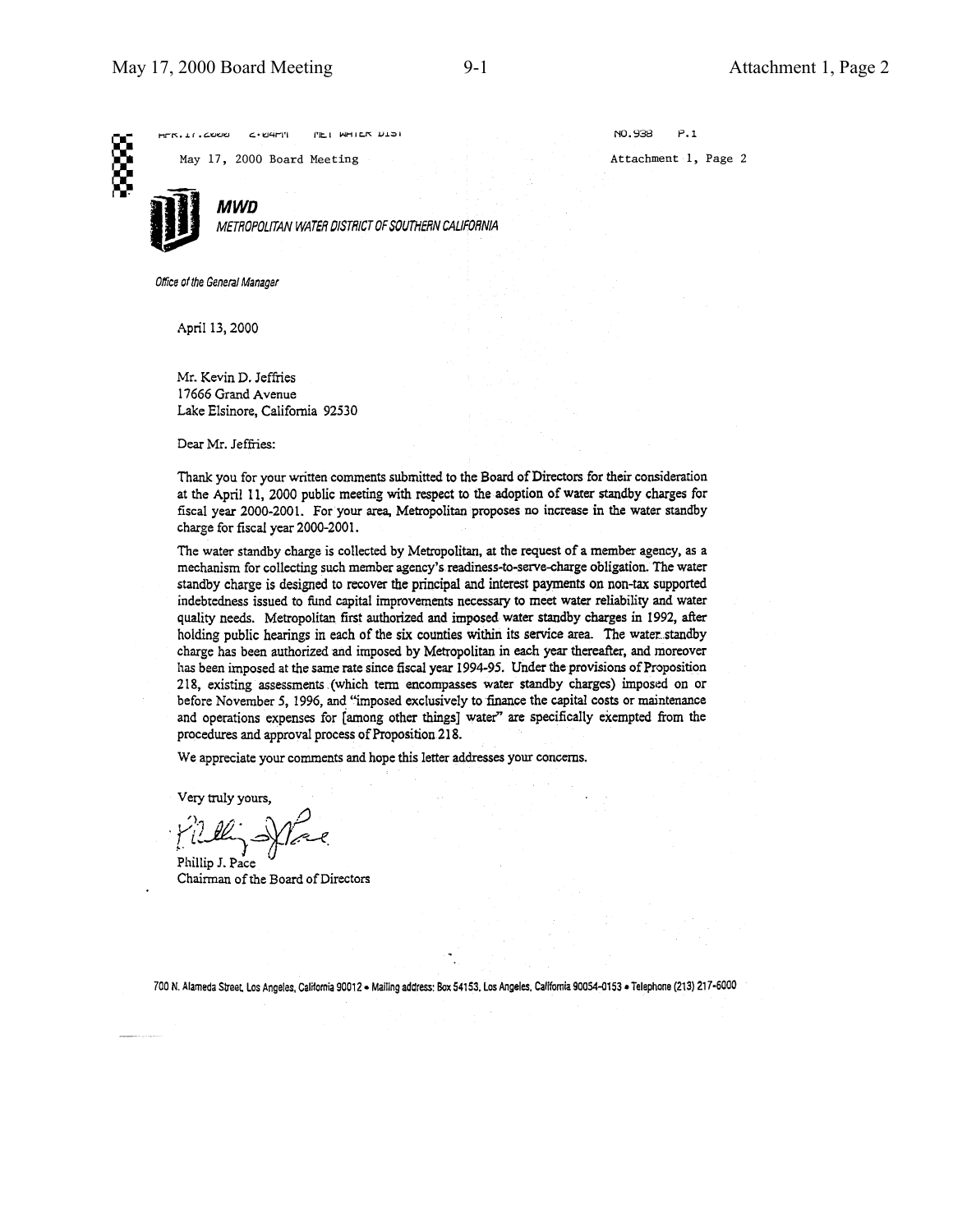#### COMMENTS AT PUBLIC HEARING ON STANDBY CHARGE AT BOARD MEETING APRIL 11, 2000

Dan Hentschke:

Mr. Chairman, my name is Dan Hentschke, General Counsel, San Diego County Water Authority, speaking on behalf of the Water Authority, and also as a property owner within the Metropolitan Water District's service territory. The essence of my presentation is to protest the proposed standby charge to the extent that it is used to pay for facilities that provide no benefit to property in the Water Authority's service territory as demonstrated by the report prepared by Bartle Wells Associates, Inc., and signed by Thomas Gaffney, John Economides, and Gordon Hess, all experienced registered civil engineers in California, or by--with regard to matters of water service. This report was presented to the Board at its last regular meeting.

The Bartle Wells report demonstrates that the RTS charge and the standby charge are levied respectively upon the Water Authority and property in its service territory and lack appropriate foundation because revenues from those charges are used to pay capital costs or facilities that provide no benefit or service to the Water Authority or property in San Diego County.

The standby charge which is used to offset the readiness-to-service charge suffers from the same infirmities as the readiness-to-serve charge. Revenues generated from San Diego pay for facilities benefiting others and from which those others--not San Diego--should pay. We request that the Bartle Wells report presented to this Board at its last meeting be made a part of the record of the proceedings of this hearing as a basis for this protest.

Finally, with regard to the readiness-to-serve charge which is being paid by the standby charge, I would like to refer to a letter that was addressed to Joseph Parker, Chair of San Diego County Water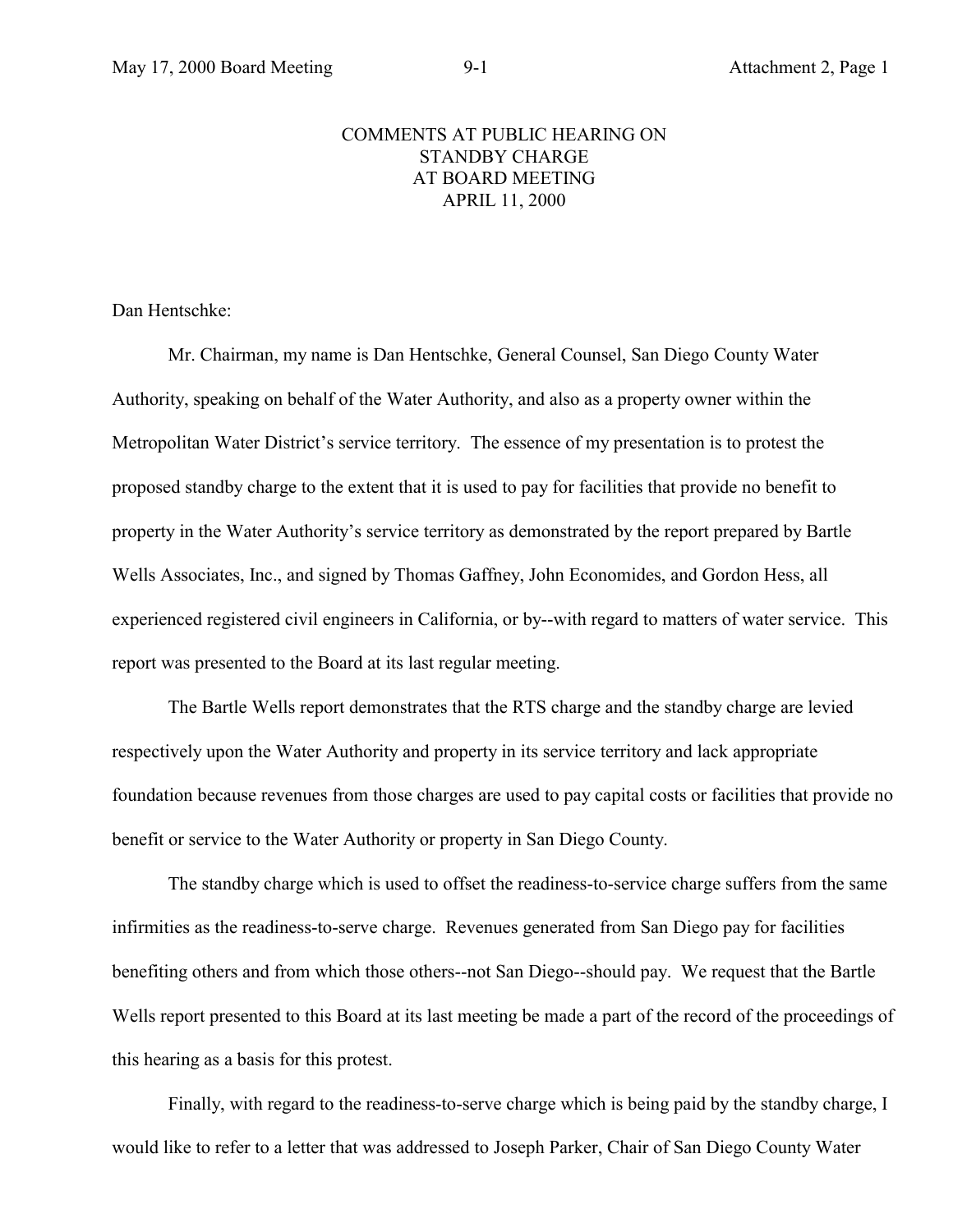Authority, dated April 3, 2000, in which Mr. Parker's formal request for reconsideration--rescission and reconsideration of the readiness-to-serve charge was addressed by Chair Pace. The last paragraph of that letter indicates that Chair Pace is concerned about placing Chair Parker's request for rescission and reconsideration on the April Board agenda in light of the actions of two committees which have previously rejected that request. In the light of communicating San Diego is, of course, free to request at the April Board meeting that this matter be agendized for future Board action. So in addition to the protest, I would like to formally request on behalf of the San Diego that Chair Parker's request for rescission and reconsideration of the determination of fixing and adopting the readiness-to-serve charge be placed on the agenda for the Board meeting of this Board in May, I believe that's May 17. Thank you, I will be happy to answer any questions.

#### Chairman Pace:

Thank you. If that is the wish of Director Parker, he can submit his request to the Rules Committee and they will take the action on it. That's the process. Any questions?

#### Director Parker:

This request is being made at this time.

#### Chairman Pace:

I am noting that this request has been made and we will look forward to the Rules Committee, and then we'll go on.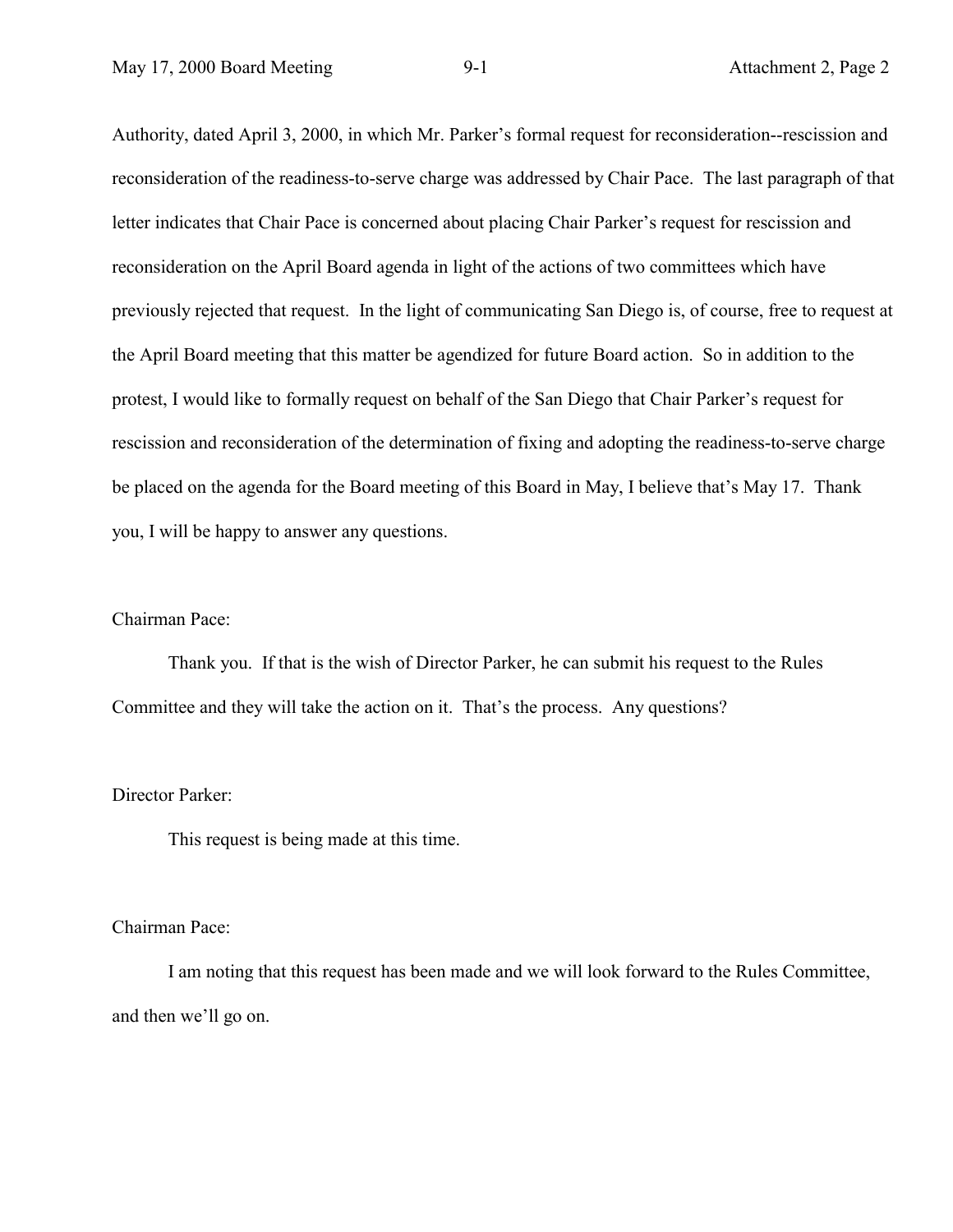#### THE METROPOLITAN WATER DISTRICT OF SOUTHERN CALIFORNIA

RESOLUTION **[\_\_\_\_]**

 $\mathcal{L}_\text{max}$  , where  $\mathcal{L}_\text{max}$  and  $\mathcal{L}_\text{max}$  and  $\mathcal{L}_\text{max}$ 

# **RESOLUTION OF THE BOARD OF DIRECTORS OF THE METROPOLITAN WATER DISTRICT OF SOUTHERN CALIFORNIA FIXING AND ADOPTING WATER STANDBY CHARGES FOR FISCAL YEAR 2000-2001**

 $\mathcal{L}_\text{max}$ 

WHEREAS, by Resolution 8667, adopted at its meeting held January 11, 2000, the Board of Directors (Board) of The Metropolitan Water District of Southern California (Metropolitan) resolved and determined that the public interest and necessity require Metropolitan to develop a reliable source of revenues less susceptible to seasonal and annual variation, through imposition of a readiness-to-serve charge to be collected from Metropolitan's member public agencies; and that said readiness-to-serve charge should be in an amount sufficient to provide for payment of the debt service, not paid from ad valorem property taxes, of capital expenditures for projects needed to meet the reliability and quality needs at existing demand levels;

WHEREAS, at its meeting on March 14, 2000, the Board adopted Resolution 8671, "Resolution of the Board of Directors of The Metropolitan Water District of Southern California Fixing and Adopting Readiness-to-Serve-Charge;"

WHEREAS, pursuant to Resolution 8671, Metropolitan fixed and adopted a readinessto-serve charge for fiscal year 2000-2001 in the amount of \$80,000,000 allocated among member agencies and levied as described in Resolution 8671;

WHEREAS, certain member public agencies of Metropolitan have elected to provide collection of all or a portion of their readiness-to-serve charge obligation through a Metropolitan water standby charge imposed on parcels within those member agencies;

WHEREAS, Metropolitan may fix different standby charge rates for parcels situated within different member public agencies:

WHEREAS, Metropolitan is willing to comply with the requests of member public agencies opting to have Metropolitan reimpose water standby charges within their respective territories, on the terms and subject to the conditions contained herein;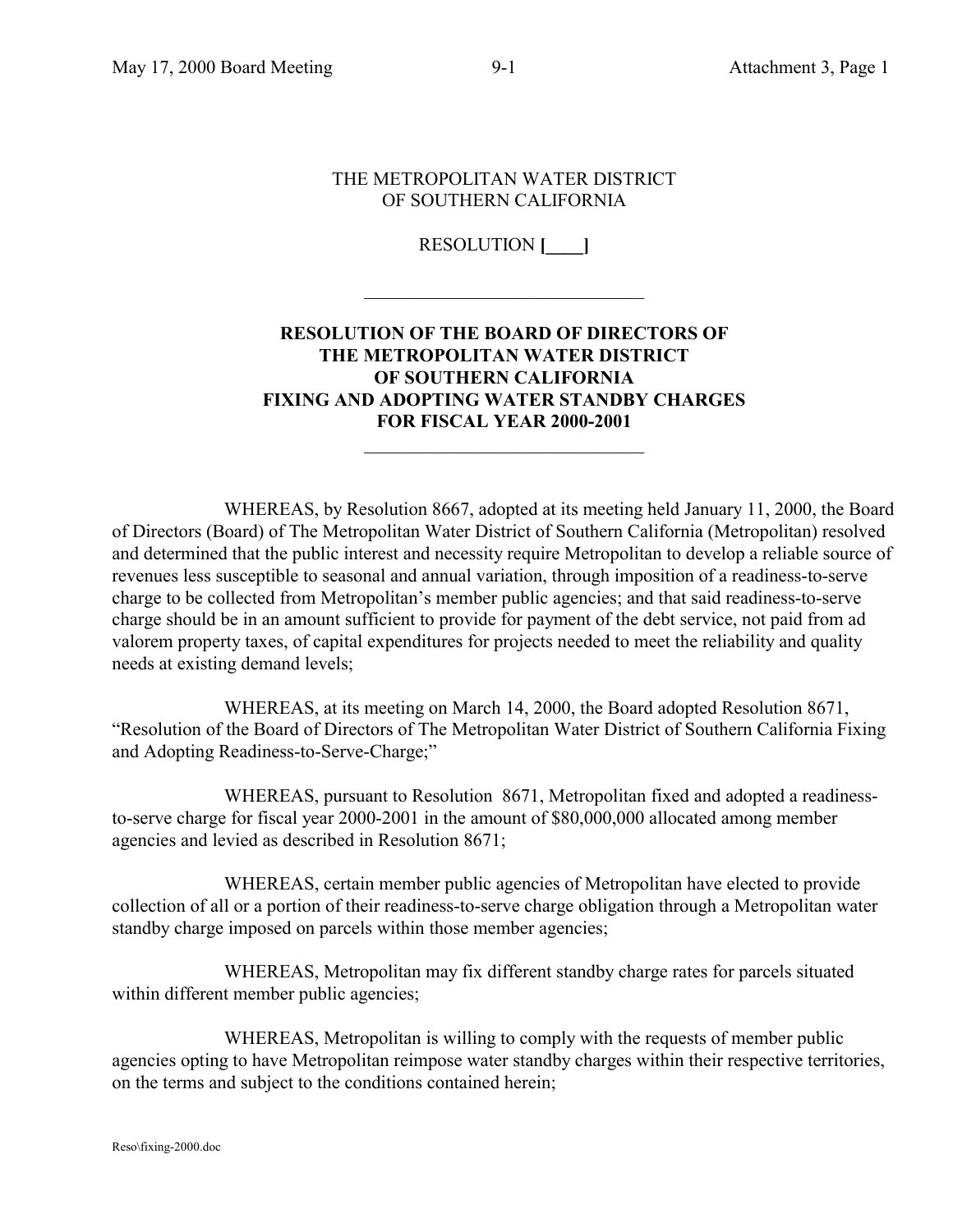WHEREAS, the provisions of the Uniform Standby Charge Procedures Act (USCPA), sections 54984-54984.9 of the Government Code, are available to any local agency authorized by law to provide water or water service, and authorized to fix, levy, or collect any standby or availability charge or assessment in connection with the provision of that service;

WHEREAS, notice was given by Resolution 8667 to the public and to each member public agency of The Metropolitan Water District of Southern California of the intention of Metropolitan's Board to consider and take action at its regular meeting to be held May 17, 2000, on the General Manager's recommendation to impose a water standby charge for fiscal year 2000-2001 under authority of Section 134.5 of the Metropolitan Water District Act and the USCPA on land within the member public agencies providing such written request to Metropolitan, at the rates per acre of land, or per parcel of land less than an acre, specified in Resolution 8667;

WHEREAS, the particular charge, per acre or per parcel, applicable to land within each member public agency, the method of its calculation, and the specific data used in its determination are as specified in the Engineer's Report (the "Engineer's Report") dated February 2000, a draft of which was attached to Resolution 8667 and is on file with Metropolitan;

WHEREAS, the Board conducted a public hearing at its regular meeting on April 11, 2000, at which interested parties were given the opportunity to present their views regarding the proposed water standby charge and the Engineer's Report and to file written protests, if they so desired, for consideration prior to final implementation of the proposed water standby charges;

WHEREAS, notice of the proposed water standby charge and of a public hearing on the date and at the time and location specified in Resolution 8667 was published prior to said hearing, pursuant to Resolution 8667, in various newspapers of general circulation within Metropolitan's service area; and

WHEREAS, under the USCPA if written protests are received representing 15 percent or more of the parcels subject to the proposed water standby charges, which are not withdrawn, the Board may still adopt, revise, change, reduce or modify a charge, but such charges shall be ineffective until approved by a majority of the voters in an election within the affected territory, and if written protests are received representing 40 percent of the parcels subject to the proposed water standby charges no further proceedings may be had on such charges for at least one year.

NOW THEREFORE**,** the Board of Directors of The Metropolitan Water District of Southern California does hereby resolve, determine and order as follows:

**Section 1.** That the Board of Directors of Metropolitan, pursuant to the Engineer's Report finds that lands within Metropolitan are benefited as described in such report and on that basis, hereby fixes and adopts a water standby charge for fiscal year 2000-2001 on land within requesting member agencies of Metropolitan to which water is made available for any purpose, whether water is actually used or not, as specified in the Engineer's Report.

Reso\fixing-2000.doc **Section 2**. That the rates of such water standby charge, per acre of land, or per parcel of land less than an acre, as shown in the Engineer's Report, may vary by member public agency, and shall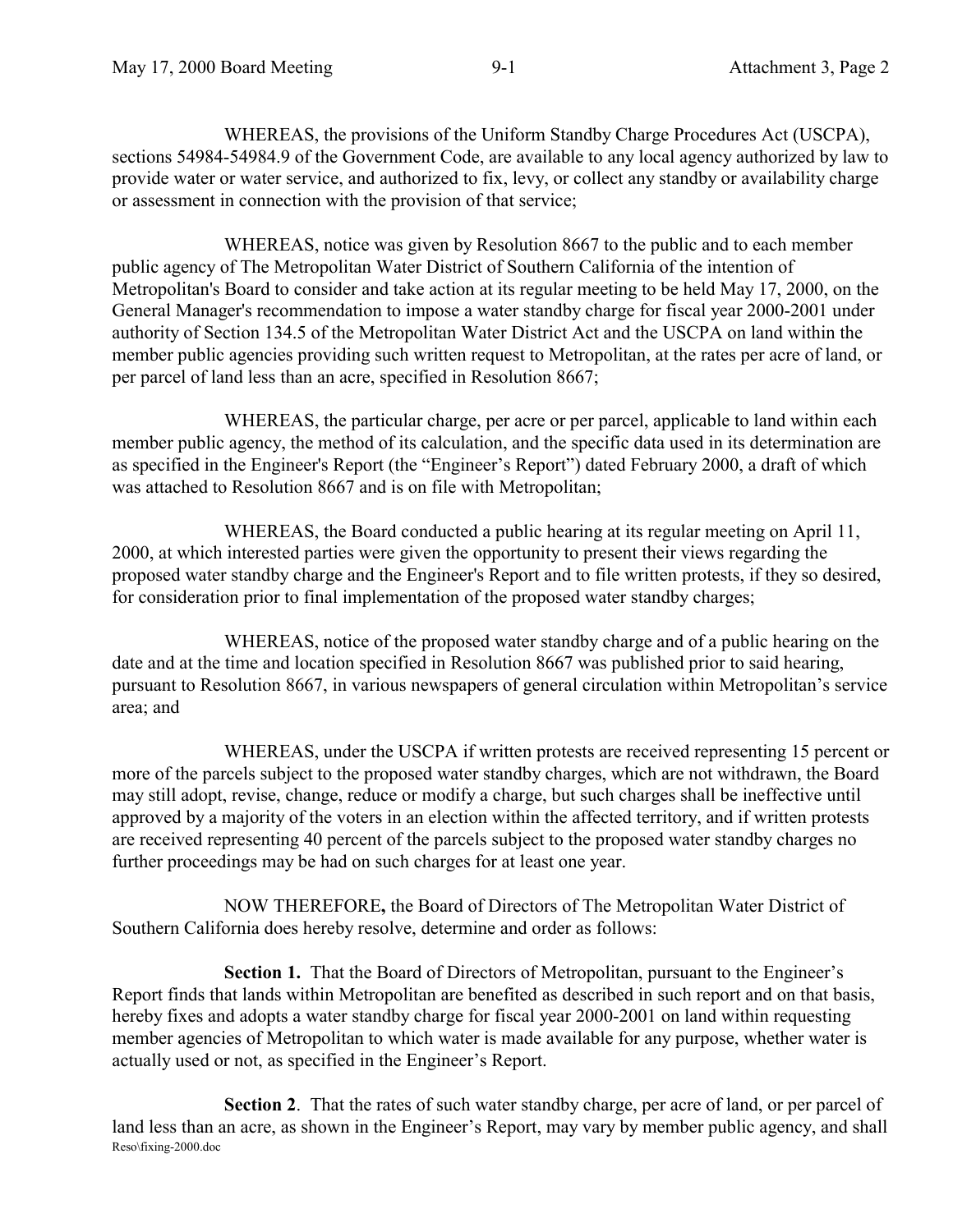not exceed the amount of Metropolitan's 1995-96 standby charge for the member public agency. The standby charge applicable to each electing member public agency, the method of its calculation, and the specific data used in its determination are as specified in the Engineer's Report which was prepared by a registered professional engineer certified by the State of California, which methodology is in accordance with Section 134.5 of the Metropolitan Water District Act.

**Section 3.** The water standby charge includes the reimposition of water standby charges on parcels with respect to which water standby charges have been imposed in fiscal year 1996-97 and annually thereafter ("pre-1997 standby charges") and the levy of standby charges on certain parcels annexed to Metropolitan and to an electing member agency after January 1997 ("post-1997 standby charges"). Only land within each electing member public agency with respect to which standby charges were imposed in fiscal 1996-97 will be subject to the reimposition of pre-1997 standby charges for fiscal 2000-2001. Only land annexed to Metropolitan and to an electing member public agency with respect to which standby charges were approved in accordance with the procedures of Article XIIID, Section 4 of the California Constitution will be subject to the imposition or reimposition, as the case may be, of post-1997 standby charges for fiscal 2000-2001. The Engineer's Report lists parcels annexed or to be annexed to Metropolitan and to electing members during the 2000-2001 fiscal year, such parcels being subject to the post 1997 standby charge subject to annexation standby charges. All parcels referenced in the Engineer's Report are subject to post-1997 standby charges unless otherwise indicated. These parcels are identified in a listing filed with the Executive Secretary.

**Section 4.** That the water standby charge, per parcel or per acre, applicable to land within each electing member public agency as allocated in the Engineer's Report shall be as follows: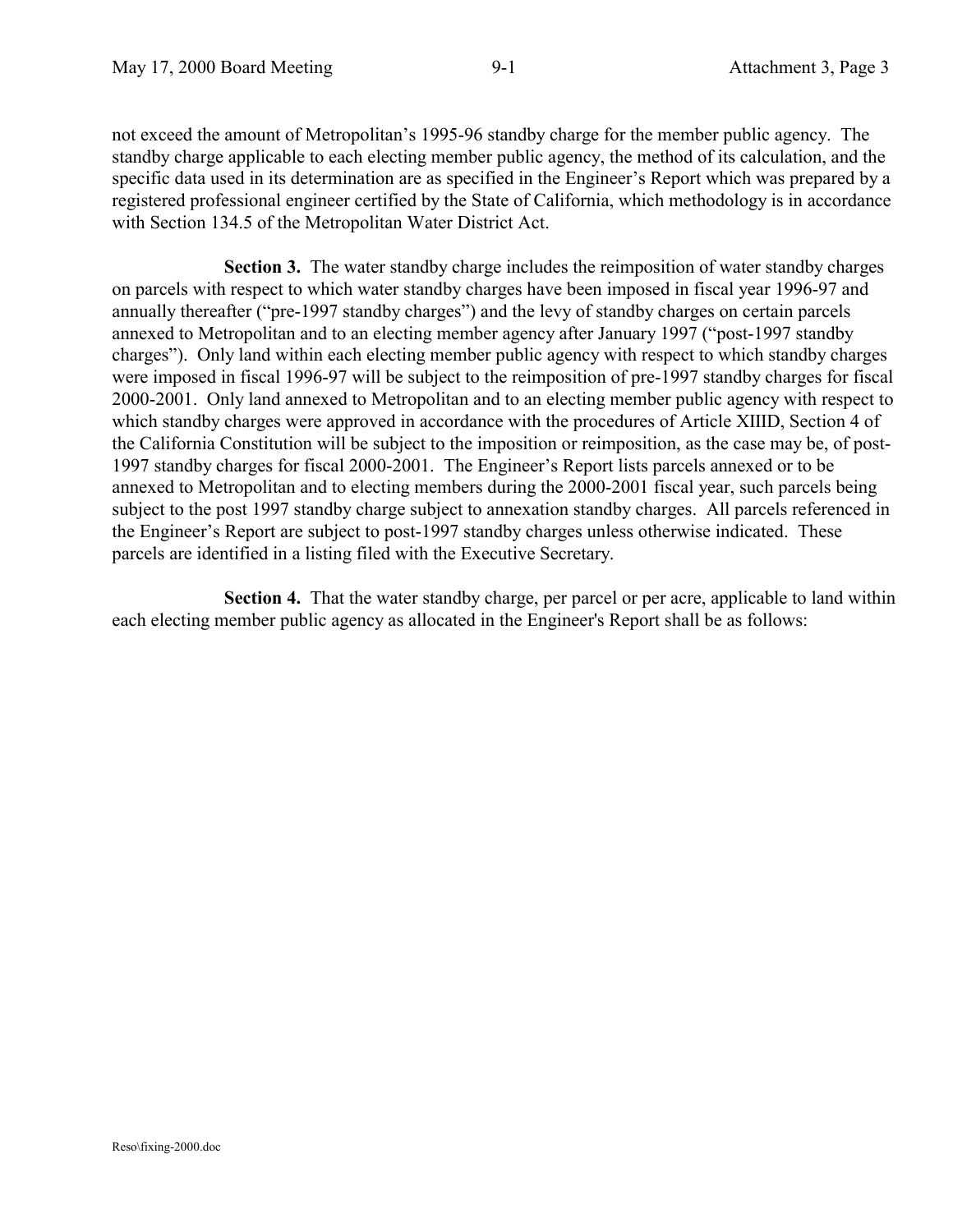#### **2000-2001 Water Standby Charge**

| <b>Member Agency</b>                | Amount |  |
|-------------------------------------|--------|--|
| Anaheim                             | \$8.55 |  |
| <b>Beverly Hills</b>                | $-0-$  |  |
| <b>Burbank</b>                      | 14.20  |  |
| Calleguas MWD                       | 9.58   |  |
| <b>Central Basin MWD</b>            | 10.44  |  |
| Chino Basin MWD                     | 7.59   |  |
| <b>Coastal MWD</b>                  | 11.60  |  |
| Compton                             | 8.92   |  |
| Eastern MWD                         | 6.94   |  |
| Foothill MWD                        | 10.28  |  |
| Fullerton                           | 10.71  |  |
| Glendale                            | 12.23  |  |
| Las Virgenes MWD                    | 8.03   |  |
| Long Beach                          | 12.16  |  |
| Los Angeles                         | $-0-$  |  |
| MWD of Orange Co.                   | 10.09  |  |
| Pasadena                            | 11.73  |  |
| San Diego CWA                       | 11.51  |  |
| San Fernando                        | 7.87   |  |
| San Marino                          | 8.24   |  |
| Santa Ana                           | 7.88   |  |
| Santa Monica                        | $-0-$  |  |
| Three Valleys MWD                   | 12.21  |  |
| Torrance                            | 12.23  |  |
| <b>Upper San Gabriel Valley MWD</b> | 9.27   |  |
| <b>West Basin MWD</b>               | $-0-$  |  |
| Western MWD of Riverside Co.        | 9.23   |  |

**Section 5**. That with respect to annexation standby charges, the Engineer's Report separates the special benefits from the general benefits and identifies each of the parcels on which a special benefit is conferred. No annexation standby charge on any parcel exceeds the reasonable cost of the proportional special benefit conferred on that parcel, as shown in the Engineer's Report.

Reso\fixing-2000.doc **Section 6.** That the water standby charge shall be collected on the tax rolls, together with the ad valorem property taxes which are levied by Metropolitan for the payment of pre-1978 voter approved indebtedness. Any amounts of such standby charges so collected shall be applied as a credit against the applicable member agency's obligation to pay a readiness-to-serve charge. After such member agency's readiness-to-serve charge allocation is fully satisfied, any additional collections shall be credited to other outstanding obligations of such member agency to Metropolitan or future readinessto-serve obligations of such agency. Any member agency requesting to have all or a portion of its readiness-to-serve charge obligation collected through standby charge levies within its territory as provided herein shall pay any portion not collected through net standby charge collections to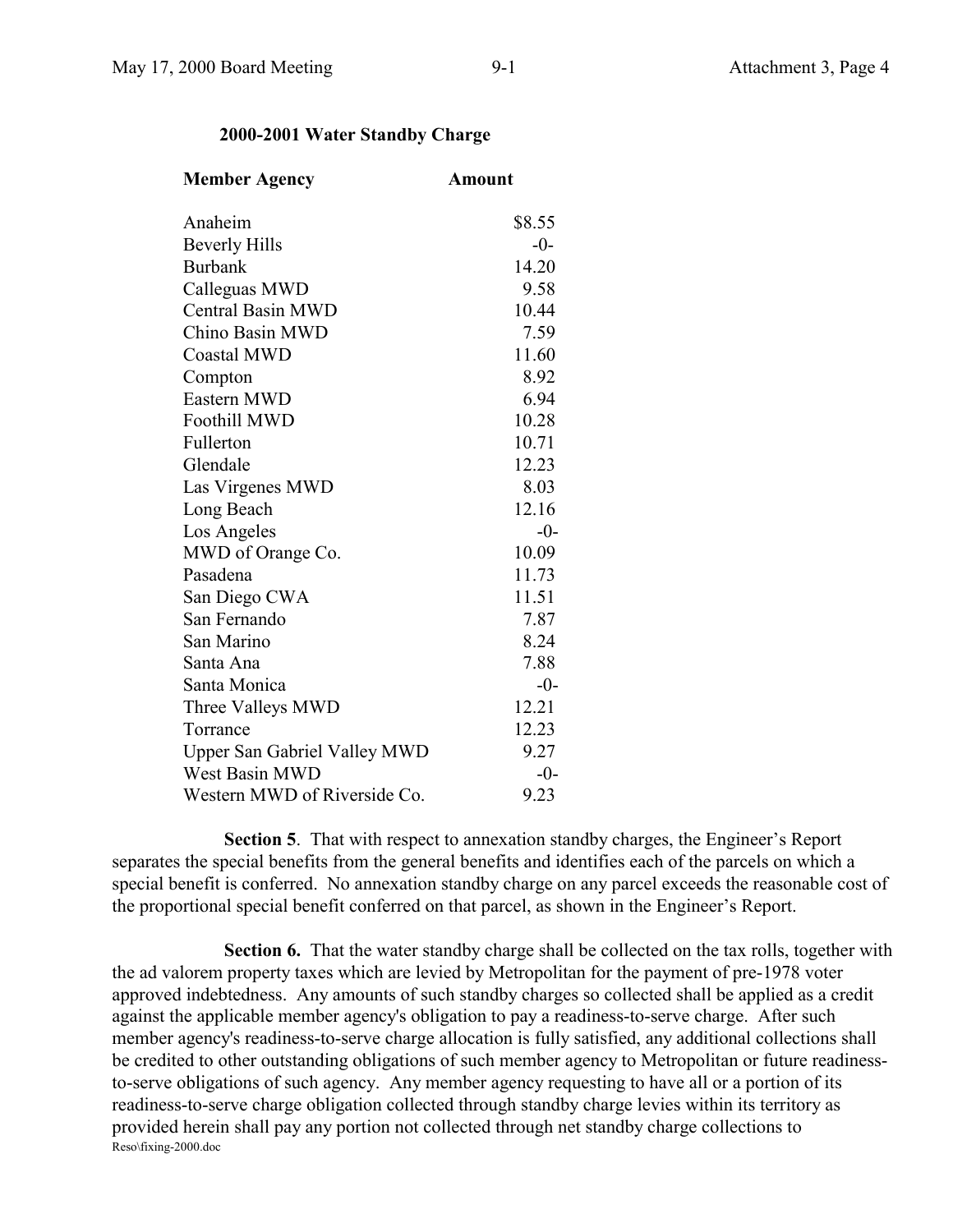Metropolitan within fifty days after Metropolitan issues an invoice for remaining readiness-to-serve charges to such member agency, as provided in Administrative Code Section 4507.

**Section 7.** That the following exemption procedures apply with respect to pre-1997 standby charges:

(a) It is the intent of the Board that the following lands shall be exempt from the pre-1997 water standby charge: (1) lands owned by the Government of the United States, the State of California, or by any political subdivision thereof or any entity of local government; (2) lands permanently committed to open space and maintained in their natural state that are not now and will not in the future be supplied water; (3) lands not included in (1) or (2) above, which the General Manager, in his discretion, finds do not now and cannot reasonably be expected to derive a benefit from the projects to which the proceeds of the water standby charge will be applied; and (4) lands within any member public agency, subagency, or city if the governing body of such public entity elects and commits to pay out of funds available for that purpose, in installments at the time and in the amounts established by Metropolitan, the entire amount of the water standby charge which would otherwise be imposed upon lands within those public entities. However, no exemption from the pre-1997 water standby charge shall reduce the applicable member agency's readiness-to-serve charge obligation. The General Manager may develop and implement additional criteria and guidelines for exemptions in order to effectuate the intent expressed herein.

(b) The General Manager shall establish and make available to interested applicants procedures for filing and consideration of applications for exemption from the water standby charge pursuant to subsections (2) and (3) of Section 7(a) above. All applications for such exemption and documents supporting such claims must be received by Metropolitan in writing on or before December 31, 2000. The General Manager is further directed to review any such applications for exemption submitted in a timely manner to determine whether the lands to which they pertain are eligible for such exemption and to allow or disallow such applications based upon those guidelines. The General Manager shall also establish reasonable procedures for the filing and timing of the appeals from his determination.

(c) The Budget and Finance Committee of Metropolitan's Board of Directors shall hear appeals from determinations by the General Manager to deny or qualify an application for exemption from the pre-1997 water standby charge. The Budget and Finance Committee shall consider such appeals and make recommendations to the Board to affirm or reverse the General Manager's determinations. The Board shall act upon such recommendations and its decision as to such appeals shall be final.

**Section 8.** That no exemption from the water standby charge shall reduce the applicable member agency's readiness-to-serve charge obligation, nor shall any failure to collect, or any delay in collecting, any standby charges excuse or delay payment of any portion of the readiness-to-serve charge when due. All amounts collected as water standby charges pursuant to this Resolution shall be applied solely as credits to the readiness-to-serve charge of the applicable member agency, with any excess collections being carried forward and credited against other outstanding obligations of such member agency to Metropolitan.

Reso\fixing-2000.doc **Section 9.** That the readiness-to-serve charge is imposed by Metropolitan as a rate, fee or charge on its member agencies, and is not a fee or charge imposed upon real property or upon persons as incidents of property ownership, and the water standby charge is imposed within the respective